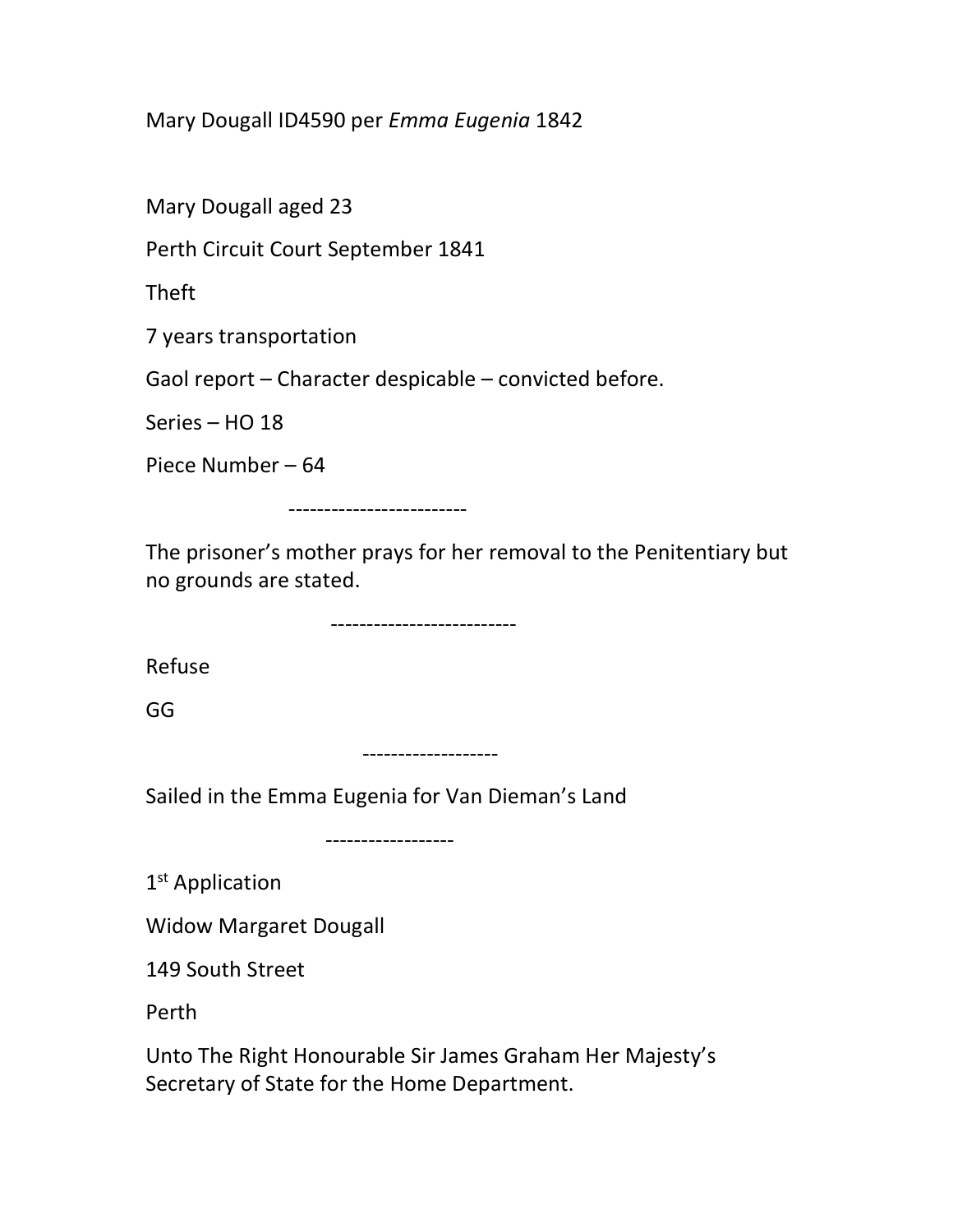28th September 1841

The Petition of the undersigned in habitants of the City of Perth and surrounding vicinity.

Humbly Sheweth

That MARY DOUGALL daughter of the deceased DAVID DOUGALL Weaver in Perth, was tried at the Circuit Court of Justisary held at Perth on the 21<sup>st</sup> September current for the crime of theft and sentenced to seven years transportation.

That the said MARY DOUGALL is about 23 years of age the only child, stay and hope of her mother who is 67 years of age.

That the said MARY DOUGALL's mother is most anxious that her daughter be sent to a Penitentiary where she would be well looked after , moral and religious instructions set before her, and where she would have opportunity of repentance and reformation and every chance of her returning reclaimed and becoming a good member of society.

May it therefore please your Honour to take the forgoing Petition under your consideration and cause the said MARY DOUGALL be placed in a Penitentiary there to undergo her sentence and the Petitioner's as in duty bound will ever pray.

Forset Frew – Minister

Alexander Watson – Minister

William Thomson –MD

David Rathay – Student

71 further signautes.

-----------------------

2<sup>nd</sup> Application (By Keith: The same as the 1<sup>st</sup> Application but with a different date)